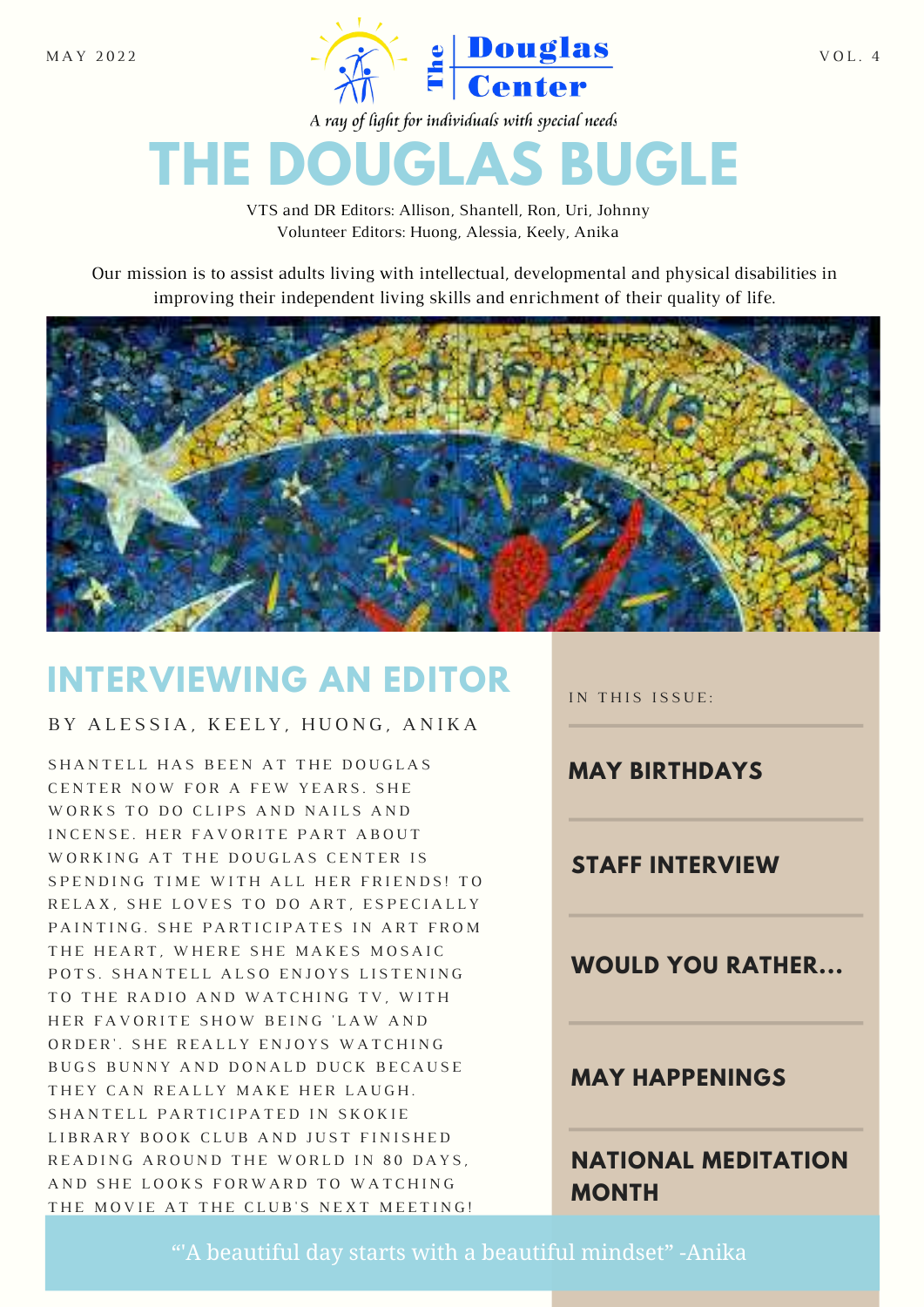

### **PRESENTED BY VTS AND DR**

### **MAY BIRTHDAYS**

#### PARTICIPANT BIRTHDAYS:

· JULIO, SCOTT, SHANTELL, DONNA, JENNY, GLENN, WILLIE, A N T O N I O

#### **WOULD YOU RATHER?**

WITH RON, ALESSIA, AND OTHERS

WOULD YOU RATHER HAVE A FRIEND THAT IS FUN BUT NOT NICE OR BORING BUT N<sub>ICE?</sub>

- **· RON: FUN BUT NOT NICE**
- **ALESSIA: FUN BUT NOT NICE**

WOULD YOU RATHER BE THE BEST PLAYER ON A TEAM THAT ALWAYS LOSES OR THE WORST ON A TEAM THAT ALWAYS WINS?

- **RON: THE WORST ON A WINNING TEAM**
- **ALESSIA: THE WORST ON A WINNING T E A M**

WOULD YOU RATHER HAVE BRIGHT BLUE TEETH OR BRIGHT BLUE HAIR?

- **R O N : T E E T H**
- **ALESSIA: HAIR**
- **A L L I S O N : H A I R**
- **S H A N T E L L : T E E T H**

WOULD YOU RATHER TAKE A 1 WEEK TRIP TO A DIFFERENT COUNTRY OR A 4 WEEK TRIP WITHIN YOUR COUNTRY?

- **RON: 4 WEEK TRIP**
- **ALESSIA: 1 WEEK TRIP**

WOULD YOU RATHER BE A FAMOUS ACTOR OR DISCOVER THE CURE FOR CANCER?

- **R O N : F A M O U S A C T O R**
- **A L E S S I A : D I S C O V E R A C U R E F O R C A N C E R**

### **GET TO KNOW A DOUGLAS STAFF: BILL**

#### B Y A L L I S O N

MR. BILL HAS WORKED AT THE DOUGLAS CENTER FOR 8 YEARS. HE IS IN CHARGE OF VTS. HIS FAVORITE PART OF THE JOB CHANGES EVERYDAY - THERE IS ALWAYS SOMETHING NEW HAPPENING, SO EVERYDAY IS DIFFERENT.

HE GREW UP IN NEW YORK CITY, AND HE MOVED TO NEW JERSEY BEFORE COMING TO SPRINGFIELD, ILLINOIS. HE THEN WENT TO NEW TRIER HIGH SCHOOL AND SOUTHERN ILLINOIS UNIVERSITY, MAJORING IN CRIMINAL JUSTICE. HE WAS A PART-TIME COP IN ROSEMONT IN THE PAST! MR. BILL SAID HIS DREAM JOB IS WHAT HE'S DOING N O W !

AFTER WORK, HE LIKES TO GO TO THE PARK AND WALK. IF IT IS TOO COLD, HE WALKS AT THE MALL. HIS FAVORITE FOOD IS ITALIAN FOOD, ESPECIALLY SPAGHETTI AND LASAGNA. HIS FAVORITE RESTAURANT IS GUSTO, AND HE DOESN'T LIKE TO COOK! HIS FAVORITE MUSIC IS THE GRATEFUL DEAD - HE HAS BEEN TO OVER 250 SHOWS! MR. BILL'S DOG MADE HIM LAUGH THE MOST BECAUSE HE WAS A BIG, GOOFY PIT BULL FULL OF LOVE. HIS CLOSEST FRIEND IS CHIP, WHO HE HAS KNOWN SINCE HIGH SCHOOL.

#### **MAY HAPPENINGS:**

H O L I D A Y S

• CLOSED ON MEMORIAL DAY (5/30)

- **· SKOKIE LIBRARY BOOK CLUB** 
	- LET YOUR CASE MANAGER KNOW IF YOU WANT TO JOIN SUMMER READING GROUP
- $\cdot$  DRUM CIRCLE (5/13)